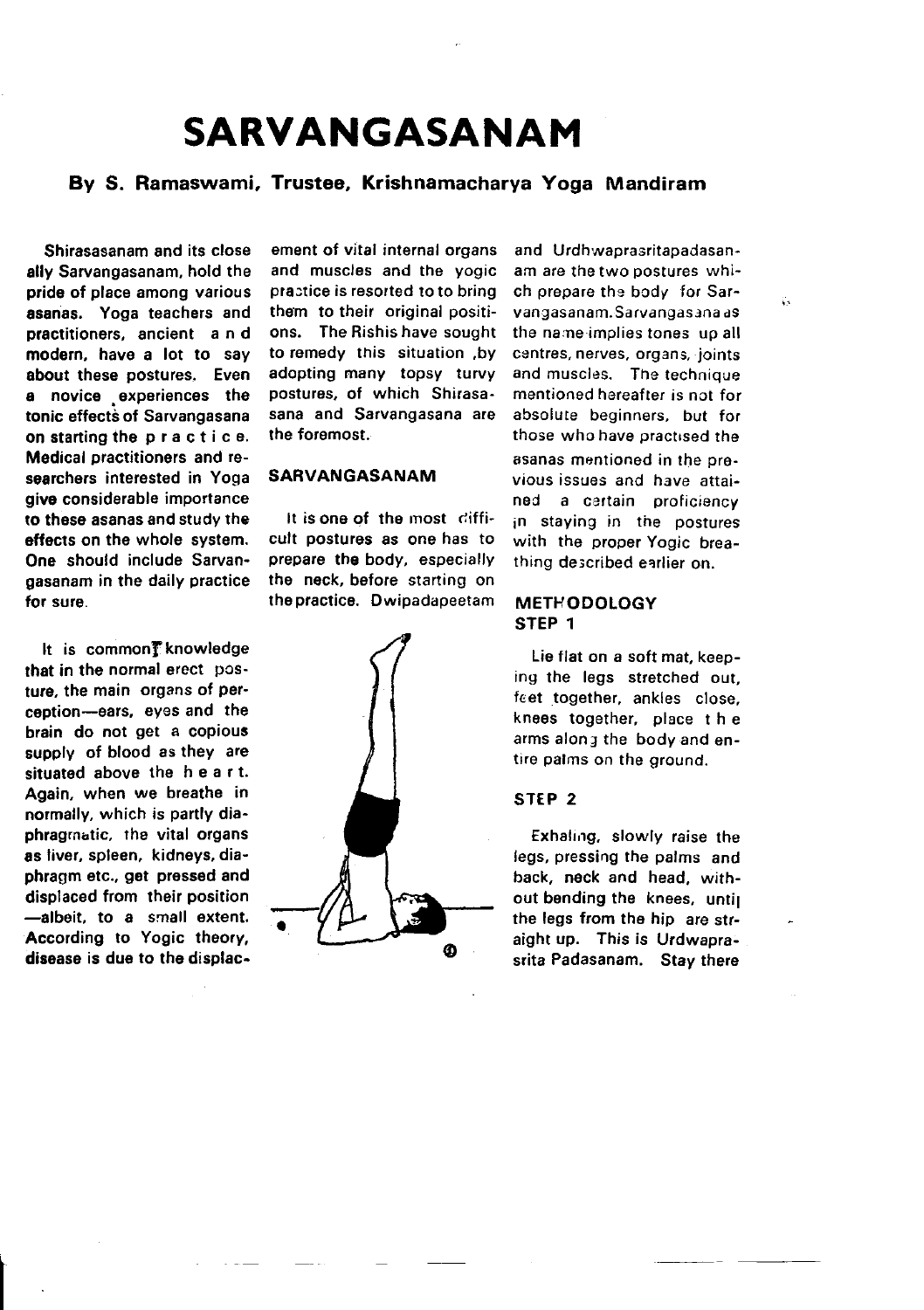tor a few breaths. Then exnaling, raise the legs further up, lifting the hip and rhe back from the ground.

#### STEP 3

When the whole trunk is raised and up, place the palms behind the back, thereby supporting the body with the palms. The chest is pressed against the chin, which covers the neck pit, between the collar bones, thereby ensuring that the body is not tilted to either side. This also ensures Jalandharabandha. The body is straight. After a few breaths, adjust the palms as low as possible, until, say they are supporting the floating ribs. The elbows should not be spread far and the ideal position is to keep them about the span of the shoulders level. After a few more breaths, slowly and deliberately stretch the back, the spine, hip, thigh and calf muscles, the relaxed knees, the ankles and the feet so that the toes are also pointed. The eyes are closed and the vision is directed towards the middle of the eyebrows (Bhrumadhya drishti). This is Sarvangasana(Refer to sketch 1). lt is better to keep tho full face ot the palms on the back (Refer Sketch 2) rather than holding the side of the rips with the thumb pressing in as is the normal practice and tendency. One should attempt to stay in the posture

 $\overline{\mathsf{I}}$ 

for at ieast 5 minutes, which could be achieved gradually, with practice.

The breathing is through the throat constriction which produces a hissing sound. There is no deliberate attempt to do retention of breath after inhalation, but it may be attempted after exhalation. After some practice when the posture is steady and the waistline is brought down to a better proportion, one may attempt the Moolabandha and Uddiyanabandha, whose beneficial effects are enhanced with the help of gravity.

After staving in the posutre for required length of time, on inhalation, return to starting position, without raising the head and in a rolling motion. lt will be nice to feel the stretching in each of the



vertebrae as one returns to the starting point.

#### BENEFTITS

Sarvangasana tones up the system, and many who start the practice of this asana feel its beneficial effects, within a short time. One starts feeling light, joints become supple and muscles are in better tone, all round,

Its effects on the thyroid and parathyroid have been a matter of study, and is of considerable help to certain cases of hypothyroidism. There is a good return of venous blood to the heart and there is a significant drop in the blood pressure in the legs after 5 minutes of practice. The neck and back get a. copious supply of blood.

People suffering from respiratory ailments, especially Asthma and brochitis respond well to Sarvangasanam. A,medical doctor has hypothesised that the posutre if done for up to 3 minutes or so, seems to help act as bronchodilator. Further, due to gravity, there is a better draining of bronchial secretions and it helps relieve greatly those suffering from sinusitis and bronchial congestion.

The cerebro spinal fluid circulation.is increased, and hence there is all round toni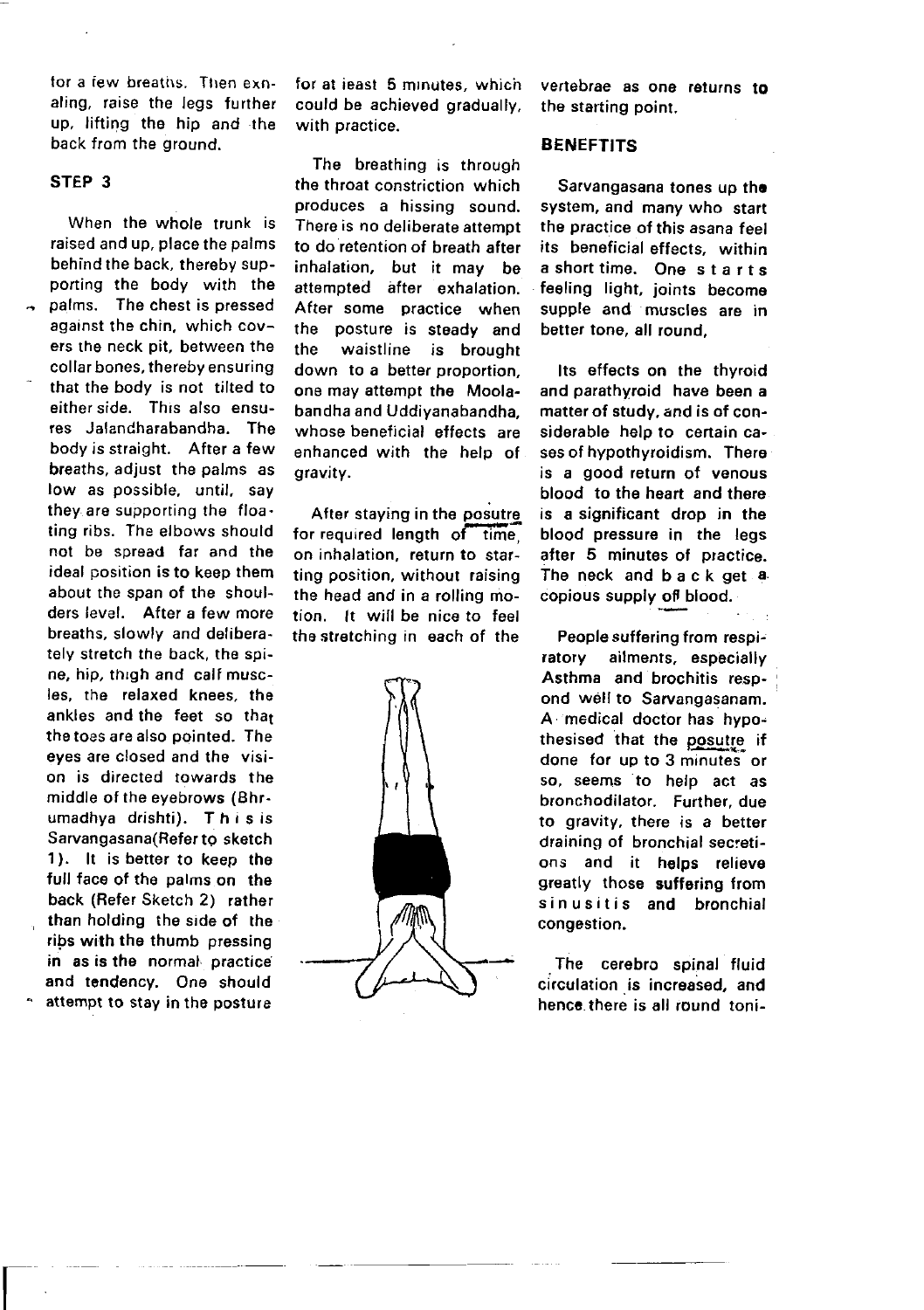na up of the entire nervous system.

It keeps the spine supple, and when done with the vinvasas, the spine could be exercised to the fullest extent. As mentioned, thyroid gland is well massaged and its arterial supply enhanced. The gland improves its functional capacity within healthy limits and its internal secretions are important for the proper metabolism and growth of the body. The larynx also gets massaged and it could be that the asthamagenic area below the glottis is exercised and gets normalised. **The** sympathetic and the entire spinal cord are toned up. The blood supply to the chest, and the organs is increased. Varicose veins tend to disappear. It has tonic effect on the testes, ovaries and pelvis by removal of congestion Gastro intestinal diseases also are treated. Liver and spleen



also could be exercised with gravity and the Bandhas. The leg muscles, the sluggish knee joints and the stubburn hip joints become suppler in course of time. Some of the important variations tend to enhance the effects of Sarvangasana. A few are mentioned helow.

## **NIRALAMBA SARVAN-GASANAM**

After remaining in Sarvangasana for some time, slowly exhale and by gently taking the legs a little further, raise both the arms. Stay for a few breaths. One should gaze at the middle of the evebrows. The arms should be stretched. so also the legs. Refer sketch 3.

This Asana helps to correct indigestion and reduce waist line. According to our Acharya, if one could practice this late in the evening for fifteen minutes, one will get insomnia cured and will enjoy good sleep. People who are on their feet for a long timesportsmen and atheletes-will feel the asana exceedingly soothing. Pregnent woman may do this up to the end of first trimester. Those who suffer from frequent nocturnal emissions would also benefit.

## **URDHWAPADMASANAM**

After remaining in Sarvangasana, slowly exhale, and



place the left foot on the right groin and then the right foot on to the left. Stretch the crossed legs straight up and stretch the back and pelvic region. Do a few breaths. Refer Sketch (4). Repeat with flexing the right knee first.

#### **PINDASANAM**

Proceed from Urdhwapadmasanam. On exhalation. lower the bend and crossed legs from the hips toward and then over the head. Slowly release the hands from the back and clasp the crossed leas, aripping